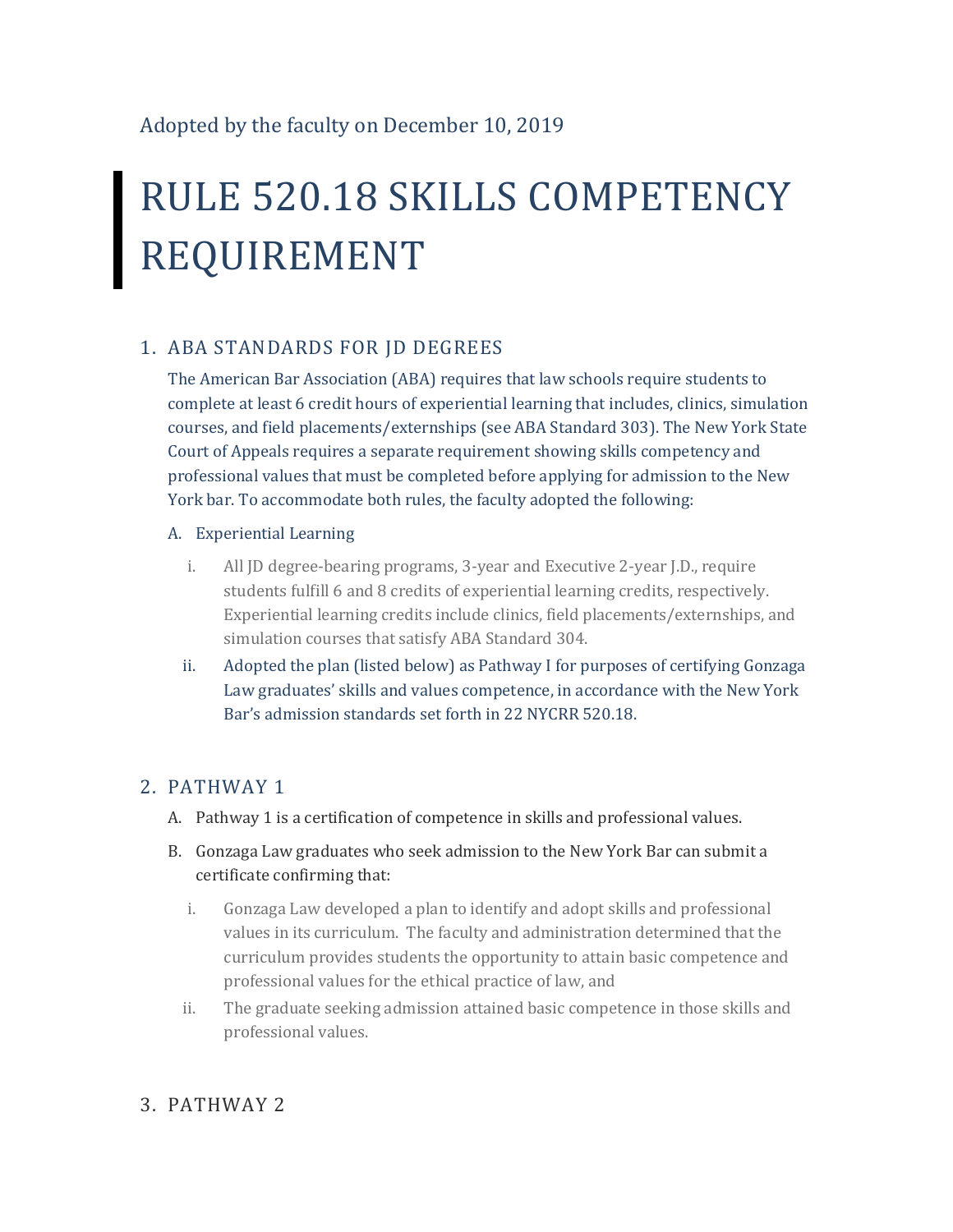#### A. Gonzaga Law may certify experiential credits attained by graduates seeking admission to the New York Bar.

i. Gonzaga Law graduates that have completed 15 credits of experiential course work, as defined by ABA Standard 304, can satisfy Pathway 2.

## 4. GONZAGA LAW'S PATHWAY 1 PLAN

- A. 8-credit Legal Research and Writing curriculum. Students must pass each 2-credit course in the 8-credit series of required Legal Research and Writing courses. Legal Research and Writing includes 2 semesters of client-centered simulations and assignments. The courses introduce students to foundational lawyering skills such as critical reading, legal analysis, objective and persuasive writing, legal research, client interviewing, counseling, and other related skills.
- B. 4-credit Lab Skills courses. Students must pass each 2-credit course in the 2-course lab skills courses required of all 1L students. In the first semester, students are required to take Litigation Skills Lab. In the second semester, students are required to take Transactional Skills Lab. The students engage in client-centered assignments, and basic litigation and transactional skills.
- C. 3-credit Professional Responsibility course. Students must pass this 3-credit course. The course includes critical reading skills, simulations, and complex problemsolving skills in the context of professional ethics.
- D. 6-credit or 8-credit Experiential Learning requirement. Three-year J.D. students are required to take at least 6 credits and two-year J.D. students are required to take at least 8 credits of experiential learning courses. The courses must be simulation, clinic, or field placement/externship courses to qualify for experiential learning credit. For purposes of the New York Bar's Pathway 1, Gonzaga Law certifies that its graduates who fulfill these requirements and the requirements set by the faculty for graduation are sufficiently competent in the skills and professional values for basic competence necessary for the ethical practice of law.

### 5. CHART OF COMPETENCIES AND CURRICULAR REQUIREMENTS

| Skills and Professional Values (NY<br>Bar competency)                              | <b>Curricular Requirements</b>                                                                                                                            |
|------------------------------------------------------------------------------------|-----------------------------------------------------------------------------------------------------------------------------------------------------------|
| Critical reading, comprehension,<br>analysis and application of legal<br>authority | Legal Research and Writing III & IV<br>Adv. Legal Research<br>All first year required doctrinal courses<br>All first year required skills labs<br>Clinics |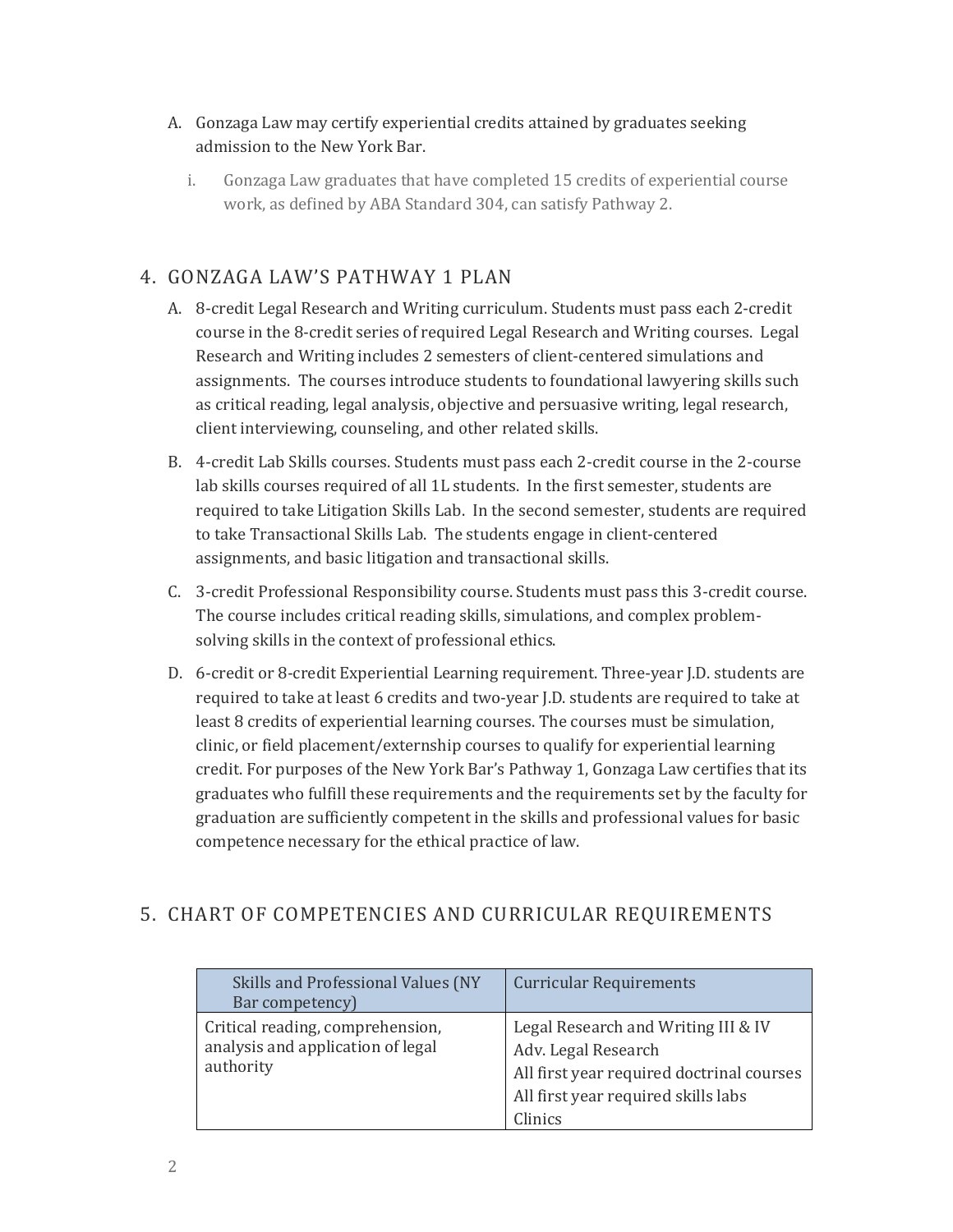|                                                                                                                                                                                                                                                                              | Externship<br>Simulation courses: Business Planning,<br>Trial Advocacy, and ADR                                                                                                                                                                                      |
|------------------------------------------------------------------------------------------------------------------------------------------------------------------------------------------------------------------------------------------------------------------------------|----------------------------------------------------------------------------------------------------------------------------------------------------------------------------------------------------------------------------------------------------------------------|
| Identify specific legal issues within fact<br>patterns                                                                                                                                                                                                                       | Legal Research and Writing III & IV<br>Adv. Legal Research<br>All first year required doctrinal courses<br>All first year required skills labs<br>Prof. Responsibility<br>Clinics<br>Externship<br>Simulation courses: Business Planning,<br>Trial Advocacy, and ADR |
| Demonstrate an ability to design and<br>complete legal research projects                                                                                                                                                                                                     | Legal Research and Writing III & IV                                                                                                                                                                                                                                  |
| Competently write clearly, precisely,<br>and effectively                                                                                                                                                                                                                     | Legal Research and Writing III & IV<br>Adv. Legal Research<br>All first year required doctrinal courses<br>All first year required skills labs                                                                                                                       |
| Demonstrate the ability to speak<br>clearly, logically and in a convincing<br>manner about legal concepts                                                                                                                                                                    | All first year required skills labs<br>Clinics<br>Externship<br>Simulation courses: Business Planning,<br>Trial Advocacy, and ADR                                                                                                                                    |
| Effectively use law and policy tools<br>when solving problems                                                                                                                                                                                                                | All first year required skills labs<br>Clinics<br>Externship<br>Simulation courses: Business Planning,<br>Trial Advocacy, and ADR                                                                                                                                    |
| Work collaboratively in a team,<br>including leading and/or being part of a<br>team, and utilizing supervision<br>effectively                                                                                                                                                | All first year required skills labs<br>Clinics<br>Externship<br>Simulation courses: Business Planning,<br>Trial Advocacy, and ADR                                                                                                                                    |
| Understand foundational, basic<br>lawyering skills, such as client<br>interviewing, fact development, critical<br>reading and analysis, client counseling,<br>advocacy, negotiation, mediation,<br>drafting, cultural competency,<br>organization, and the use of technology | All first year required skills labs<br>Clinics<br>Externship<br>Simulation courses: Business Planning,<br>Trial Advocacy, and ADR                                                                                                                                    |
| Understand the variety of law practice<br>settings, such as transactional,<br>litigation, policy work, legislation, etc.                                                                                                                                                     | All first year required skills labs<br>Clinics<br>Externship<br>Simulation courses: Business Planning,<br>Trial Advocacy, and ADR<br>Professional Responsibility                                                                                                     |